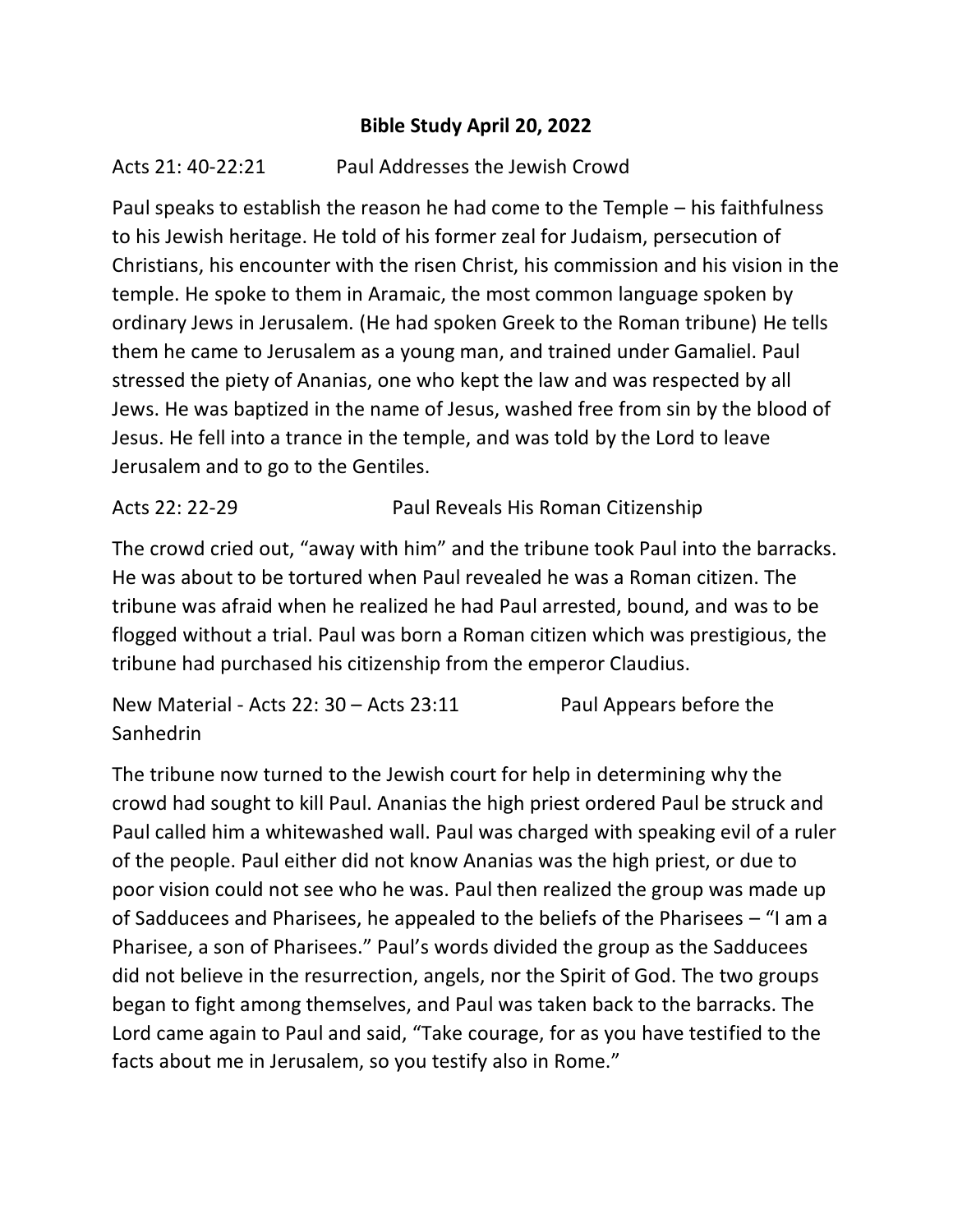# Acts 23: 12-22 Zealous Jews Plot against Paul

40 pious Jews made an oath not to eat or drink till they had killed Paul. They approached the chief priest and the elders (the majority who were Sadducees). Paul's nephew heard of the forthcoming attack on his uncle, entered the barracks and told Paul. Paul then told his nephew and one of the centurions to give this message to the tribune. The tribune listened, and told the young man to not tell anyone of their discussion.

# Acts 23: 23-35 Paul is Delivered to the Governor Felix

The tribune ordered 200 hundred soldiers, seventy horsemen, and 200 spearmen to escort Paul to Caesarea at 3 a.m. Lysias the Tribune ordered half of the force under his command to protect Paul. He also writes to Governor Felix (governor of Judea A. D. 52-59) informing him of Paul's Roman citizenship, the attack and death threat on Paul by the Jews due to accusations of Paul violating Jewish law, not Roman law. On arrival to Caesarea, Felix asked where Paul was from – Cilicia – and he was granted a hearing once his accusers arrived. He was guarded in Herod's praetorium, one of Herod's palaces and also quarters of the Roman governor.

# Acts 24: 1-27 Paul Appears before Felix

The high priest Ananias and Tertullus (most likely a Gentile lawyer) brought charges against Paul of stirring up riots among the Jews, being a ringleader of the sect of the Nazarenes, and profaning the temple. Paul then addresses Felix in his defense, denying any riots, of only being in Jerusalem for 12 days, of being a faithful Jew, accepting the Law and the Prophets, and of hope in the resurrection, a resurrection of both the just and the unjust, a final judgment. The key issue when Paul was at the temple and now standing before Felix, is the resurrection of Jesus Christ. Felix puts off ruling on Paul's case, stating he will wait for Lysias the tribune to come to Caesarea. Paul is still under house arrest, but with many freedoms.

Paul then met with Felix, and Drusilla (youngest daughter of Herod Agrippa I and sister of Agrippa II), his wife (who Felix caused to divorce from her first husband), and shared his faith in Jesus Christ. He reasoned with them concerning